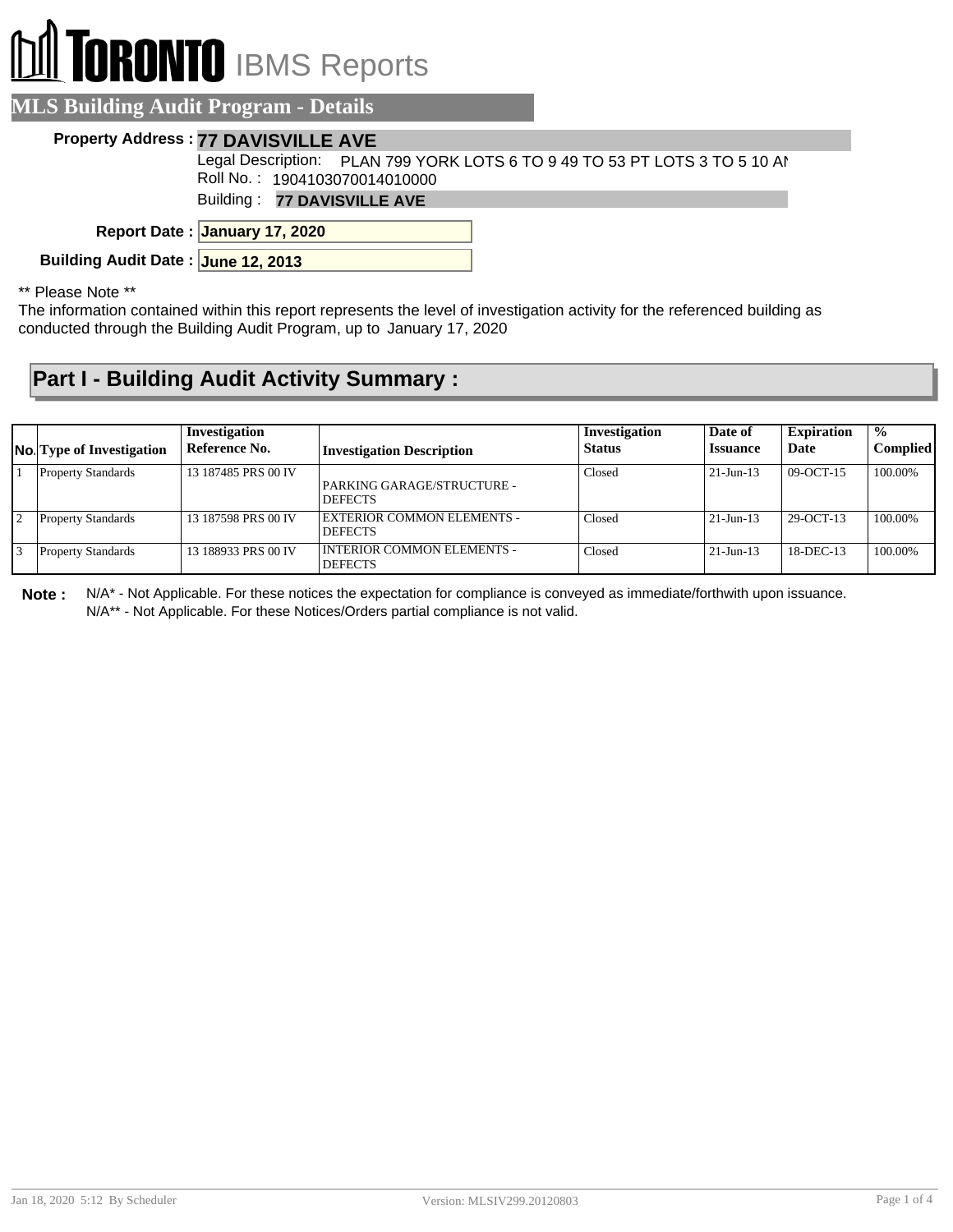### **Part II - Building Audit Details for Property Standards Orders :**

| <b>Property Standards</b><br> 13 187598 PRS 00 IV EXTERIOR COMMON ELEMENTS -<br>l2<br>Closed<br>21-Jun-13 |                         | Type of<br><b>No. Investigation</b> | <b>Investigation</b><br>∣Reference No. | <b>Investigation Description</b> | <b>Investigation Date of</b><br>Status | <b>Issuance</b> | <b>Expiration</b><br>Date | <b>Next Scheduled</b><br><b>Inspection Date</b> |
|-----------------------------------------------------------------------------------------------------------|-------------------------|-------------------------------------|----------------------------------------|----------------------------------|----------------------------------------|-----------------|---------------------------|-------------------------------------------------|
| <b>DEFECTS</b>                                                                                            | 129-OCT-13<br>30-Oct-13 |                                     |                                        |                                  |                                        |                 |                           |                                                 |

**No. of defects contained within the Order :**

**No. of defects that remain outstanding :**

|     | <b>Deficiency Details</b>                                                                                                                             |                             |               |  |  |  |  |  |
|-----|-------------------------------------------------------------------------------------------------------------------------------------------------------|-----------------------------|---------------|--|--|--|--|--|
| No. | <b>Violation/Defect</b>                                                                                                                               | Location                    | <b>Status</b> |  |  |  |  |  |
|     | The window that is capable of being opened is not capable of being locked or otherwise secured<br>from inside the building.                           | <b>Exterior Of Building</b> | Closed        |  |  |  |  |  |
| 2   | Dwelling unit window that is capable of being opened has screen that is not maintained in good<br>repair and free from defects or missing components. | <b>Exterior Of Building</b> | Closed        |  |  |  |  |  |
| 3   | The fence, screen and/or other enclosure around or on the property is not being maintained in<br>good repair. Namely repair garbage screening.        | <b>Exterior Of Building</b> | Closed        |  |  |  |  |  |
| 4   | The window that is capable of being opened is not capable of being locked or otherwise secured<br>from inside the building.                           | <b>Throughout Building</b>  | Closed        |  |  |  |  |  |
| 5   | Exterior window(s) with broken/cracked glass.                                                                                                         | <b>Throughout Building</b>  | Closed        |  |  |  |  |  |

**0**

**5**

| Type of<br>No. Investigation | ∣Investiqation<br>∣Reference No. | <b>Investigation Description</b>                     | Investigation Date of<br>Status | <b>Issuance</b> | <b>Expiration</b><br>Date | <b>Next Scheduled</b><br><b>Inspection Date</b> |
|------------------------------|----------------------------------|------------------------------------------------------|---------------------------------|-----------------|---------------------------|-------------------------------------------------|
| Property Standards           | 13 187485 PRS 00 IV              | <b>IPARKING GARAGE/STRUCTURE -</b><br><b>DEFECTS</b> | Closed                          | 21-Jun-13       | $109-OCT-15$              | 29-Jun-16                                       |

**0**

**11**

**No. of defects contained within the Order :**

**No. of defects that remain outstanding :**

|                | <b>Deficiency Details</b>                                                                                                                                                                                                                                                                                                                                                |                                  |               |  |  |  |  |  |  |
|----------------|--------------------------------------------------------------------------------------------------------------------------------------------------------------------------------------------------------------------------------------------------------------------------------------------------------------------------------------------------------------------------|----------------------------------|---------------|--|--|--|--|--|--|
| No.            | <b>Violation/Defect</b>                                                                                                                                                                                                                                                                                                                                                  | Location                         | <b>Status</b> |  |  |  |  |  |  |
|                | Alert signs are not prominently displayed on columns or walls 2.1 metres above the floor,<br>measured from the top of the sign to the floor, so that there is 1 alert sign for every 25 parking<br>stalls in the parking or storage garage, with the alert signs being evenly distributed in the parking<br>or storage garage, but located no more than 30 metres apart. | 3rd Underground Parking<br>Level | Closed        |  |  |  |  |  |  |
| $\overline{2}$ | Where large safe-exit arrow will cover all or part of the glazed portion of an exit door, the arrow<br>has not been displayed in an alternate approved location.                                                                                                                                                                                                         | 3rd Underground Parking<br>Level | Closed        |  |  |  |  |  |  |
| 3              | Large safe-exit arrows are not displayed on safe-exit doors 1.5 metres above the floor, measured<br>from the center of the arrow to the floor, with the arrow pointing down.                                                                                                                                                                                             | 3rd Underground Parking<br>Level | Closed        |  |  |  |  |  |  |
| 4              | The parking or storage garage does not have a designated safe-exit route.                                                                                                                                                                                                                                                                                                | 3rd Underground Parking<br>Level | Closed        |  |  |  |  |  |  |
| 5              | The floors in the parking or storage garage are not maintained free of holes, breaks or cracks.<br>Namely but not limited too missing or damage floor drains and flooring where required.                                                                                                                                                                                | Parking Area                     | Closed        |  |  |  |  |  |  |
| 6              | The electrical connections are not maintained in a safe and complete condition. Namely missing<br>coverplates and loose wires.                                                                                                                                                                                                                                           | Underground Parking Area         | Closed        |  |  |  |  |  |  |
| $\overline{7}$ | Height of the guard for exit ramps and landings is less than 1,070 millimetres measured vertically<br>to the top of the guard from<br>the ramp surface where the difference in elevation between the adjacent<br>ground or floor level and the ramp is more than 600 millimetres.                                                                                        | Underground Parking Area         | Closed        |  |  |  |  |  |  |
| 8              | The walls in the parking or storage garage are not impervious to water. Namely but not limited too Underground Parking Area<br>spots 157, 234, 175 and 168.                                                                                                                                                                                                              |                                  | Closed        |  |  |  |  |  |  |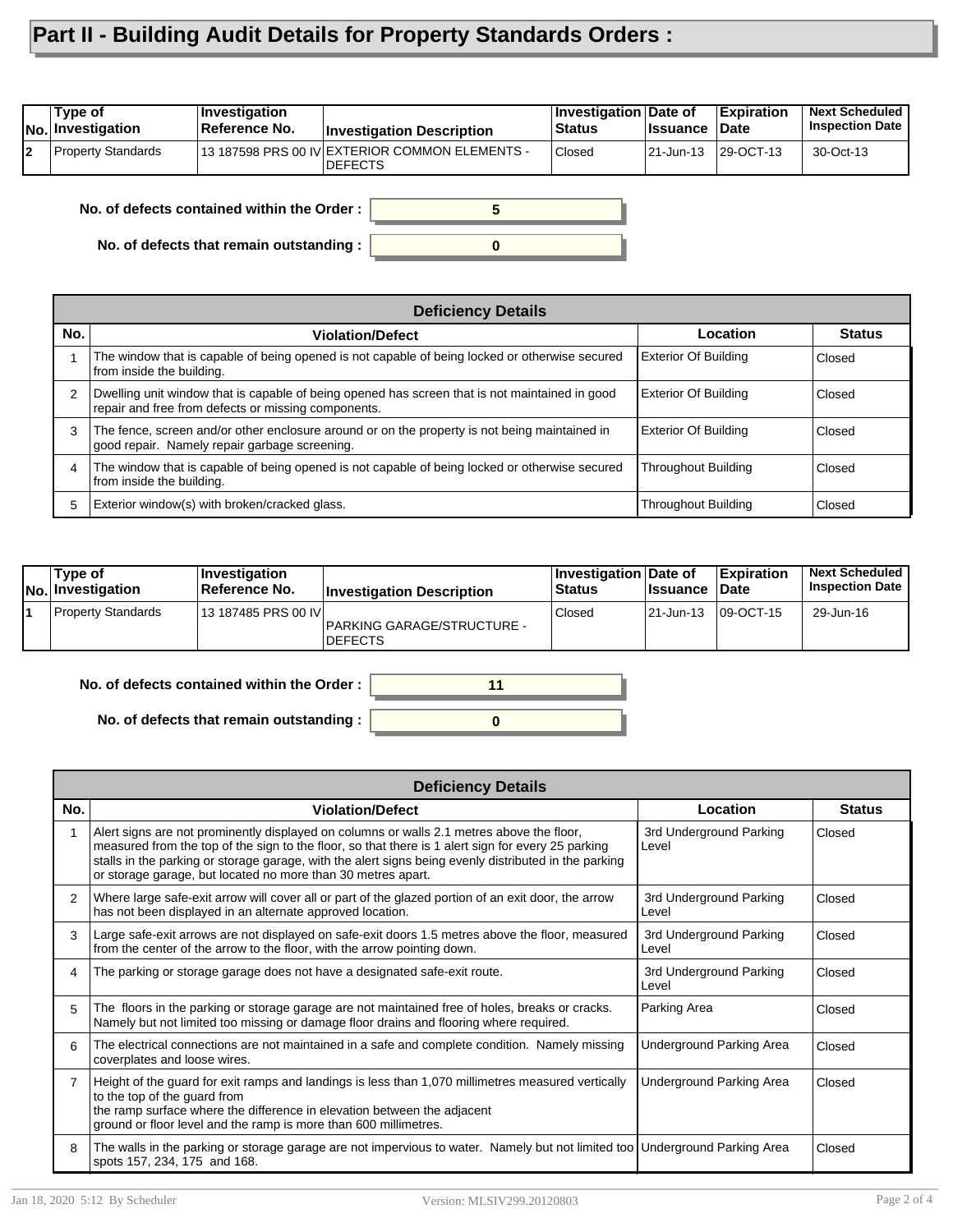| 9 | Lighting in a garage is provided at less than 50 lux. Namely drive isles and parking spots.                                                     | Underground Parking Area | 'Closed |
|---|-------------------------------------------------------------------------------------------------------------------------------------------------|--------------------------|---------|
|   | 10 The electrical connections are not maintained in a safe and complete condition. Namely loose<br>wires, missing coverplates, all connections. | Work Shop                | Closed  |
|   | The ceilings in the parking or storage garage are not maintained free of holes, breaks or cracks.                                               |                          | Closed  |

| Type of<br> No. Investigation | ∣Investiqation<br>∣Reference No. | <b>Investigation Description</b>                                 | <b>Investigation Date of</b><br>Status | <b>Issuance</b> | <b>Expiration</b><br><b>Date</b> | <b>Next Scheduled</b><br><b>Inspection Date</b> |
|-------------------------------|----------------------------------|------------------------------------------------------------------|----------------------------------------|-----------------|----------------------------------|-------------------------------------------------|
| Property Standards            |                                  | 13 188933 PRS 00 IV INTERIOR COMMON ELEMENTS -<br><b>DEFECTS</b> | <b>Closed</b>                          | 21-Jun-13       | 18-DEC-13                        | 19-Feb-14                                       |

**0**

**19**

#### **No. of defects contained within the Order :**

**No. of defects that remain outstanding :**

|     | <b>Deficiency Details</b>                                                                                                                                                                                               |                            |                  |
|-----|-------------------------------------------------------------------------------------------------------------------------------------------------------------------------------------------------------------------------|----------------------------|------------------|
| No. | <b>Violation/Defect</b>                                                                                                                                                                                                 | Location                   | <b>Status</b>    |
|     | Floor and/or floor covering not kept in a clean and sanitary condition, namely clean behind laundry<br>machines                                                                                                         | Laundry Room               | Closed           |
| 2   | The electrical fixtures are not maintained in good working order, namely missing lens covers.                                                                                                                           | Laundry Room               | Closed           |
| 3   | The ventilation system or unit is not kept in good repair and maintained in good working condition<br>at all times.                                                                                                     | <b>Throughout Building</b> | Closed           |
| 4   | Required guard does not prevent the passage of a spherical object having a diameter more than<br>100 millimetres                                                                                                        |                            | Substantially Co |
| 5   | Floor and/or floor covering not kept free from holes, stains, rubbish and debris, namely remove<br>junk.                                                                                                                |                            | Substantially Co |
| 6   | Floor and/or floor covering not kept free from holes, stains, rubbish and debris.                                                                                                                                       |                            | Closed           |
| 7   | Wall(s) constructed for the purpose of separation is not maintained in a good state of repair.                                                                                                                          |                            | Closed           |
| 8   | Wall(s) not maintained free of holes, cracks, damaged and deteriorated materials, to include water<br>penetration.                                                                                                      |                            | Closed           |
| 9   | The ventilation system or unit is not regularly cleaned.                                                                                                                                                                |                            | Substantially Co |
| 10  | The supplied facility in or on the property is not constructed, installed and/or maintained so that it<br>will function safely and effectively, namely chicken wire.                                                    |                            | Closed           |
| 11  | The floor drain is not maintained in good repair.                                                                                                                                                                       |                            | Closed           |
| 12  | Garbage chute system originally installed in the multiple-dwelling is not maintained operative,<br>namely self-closers and/or self-latching devices.                                                                    |                            | Closed           |
| 13  | The electrical receptacle are not maintained in good working order, namely loose<br>receptacles/junction boxes and missing cover plates.                                                                                |                            | Closed           |
| 14  | Lighting in a service room is provided at less than 200 lux.                                                                                                                                                            |                            | Substantially Co |
| 15  | Roof drainage not discharging directly into the building drain, namely ponding on roof.                                                                                                                                 |                            | Closed           |
| 16  | Walls and ceilings not maintained free of holes, cracks, damaged and deteriorated materials,<br>namely plaster and paint where required.                                                                                |                            | Closed           |
| 17  | The location and size of openings present a hazard as they are designed with members or<br>attachments between 140 millimetres and 900 millimetres above the level protected by the guard<br>which facilitate climbing. |                            | Closed           |
| 18  | Height of the quard for the exit stairs are less than 920 millimetres measured vertically to the top<br>of the guard from a line drawn through the outside edges of the stair nosings.                                  |                            | Closed           |
| 19  | Lighting in a storage room is provided at less than 50 lux.                                                                                                                                                             |                            | Substantially Co |
|     |                                                                                                                                                                                                                         |                            |                  |